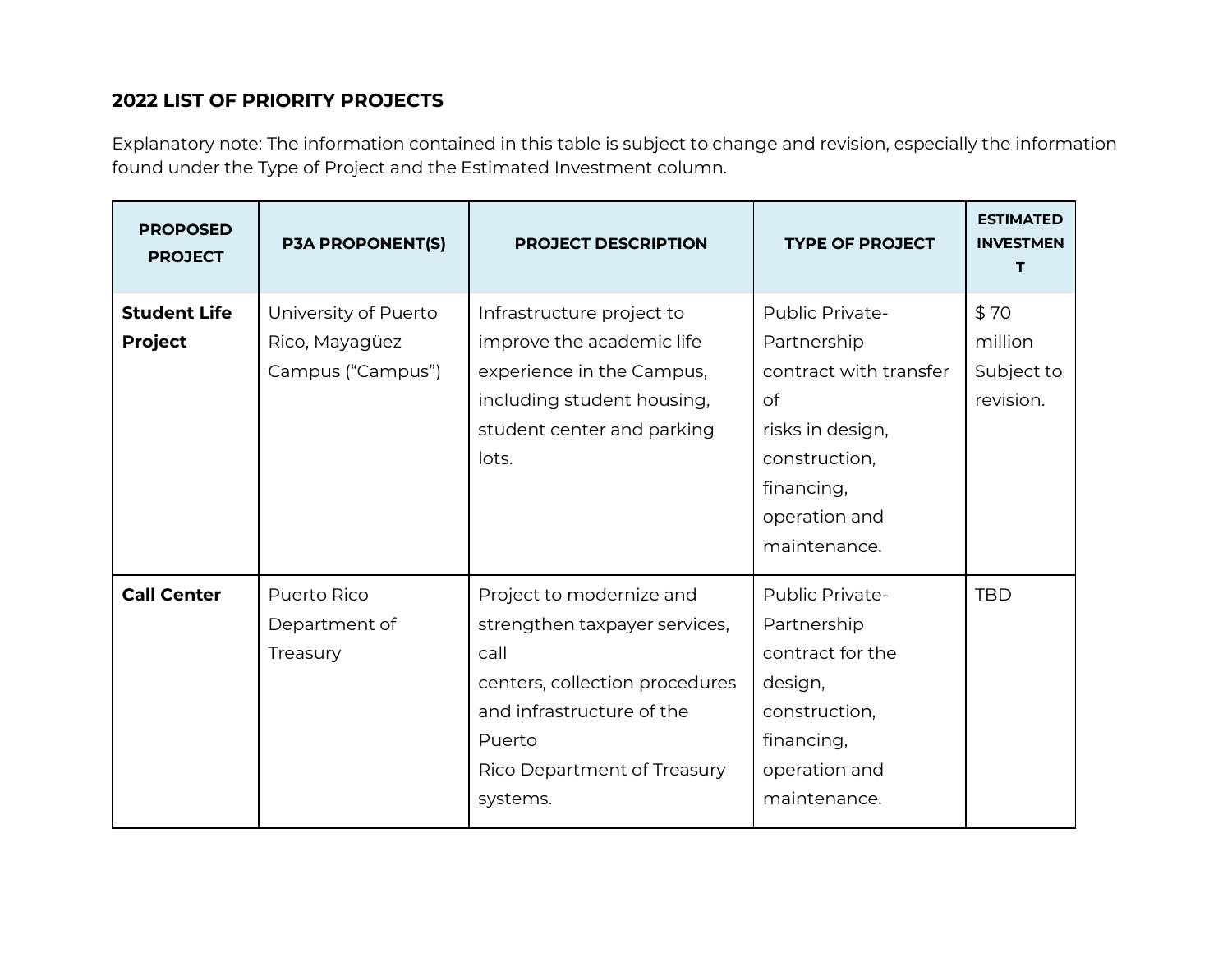| Regional<br><b>Airports</b>                                              | Puerto Rico Ports<br>Authority                                                                                                                               | Project for the optimization,<br>modernization and operation<br>оf<br>nine (9) regional airports in<br>Puerto Rico.                                                                                                                  | Public Private-<br>Partnership<br>contract for the<br>design,<br>construction,<br>financing,<br>operation and<br>maintenance. | <b>TBD</b> |
|--------------------------------------------------------------------------|--------------------------------------------------------------------------------------------------------------------------------------------------------------|--------------------------------------------------------------------------------------------------------------------------------------------------------------------------------------------------------------------------------------|-------------------------------------------------------------------------------------------------------------------------------|------------|
| <b>Bus System</b><br>from<br><b>Metropolitan</b><br><b>Bus Authority</b> | Integrated<br>Transportation<br>Authority ("ATI"),<br>Metropolitan Bus<br>Authority ("AMA"),<br>Department of<br>Transportation and<br>Public Works ("DTOP") | Project for the optimization<br>and maintenance of bus<br>transportation assets and<br>routes (existing and future<br>expansions), and to modernize<br>the public transportation<br>system to offer efficient and<br>safer services. | Public Private-<br>Partnership<br>contract for the<br>operation and<br>maintenance.                                           | <b>TBD</b> |

<sup>&</sup>lt;sup>1</sup> The designation of a Priority Project is made in alignment with the ongoing process for the Unsolicited Proposal previously presented before the Puerto Rico Public Private Partnerships Authority.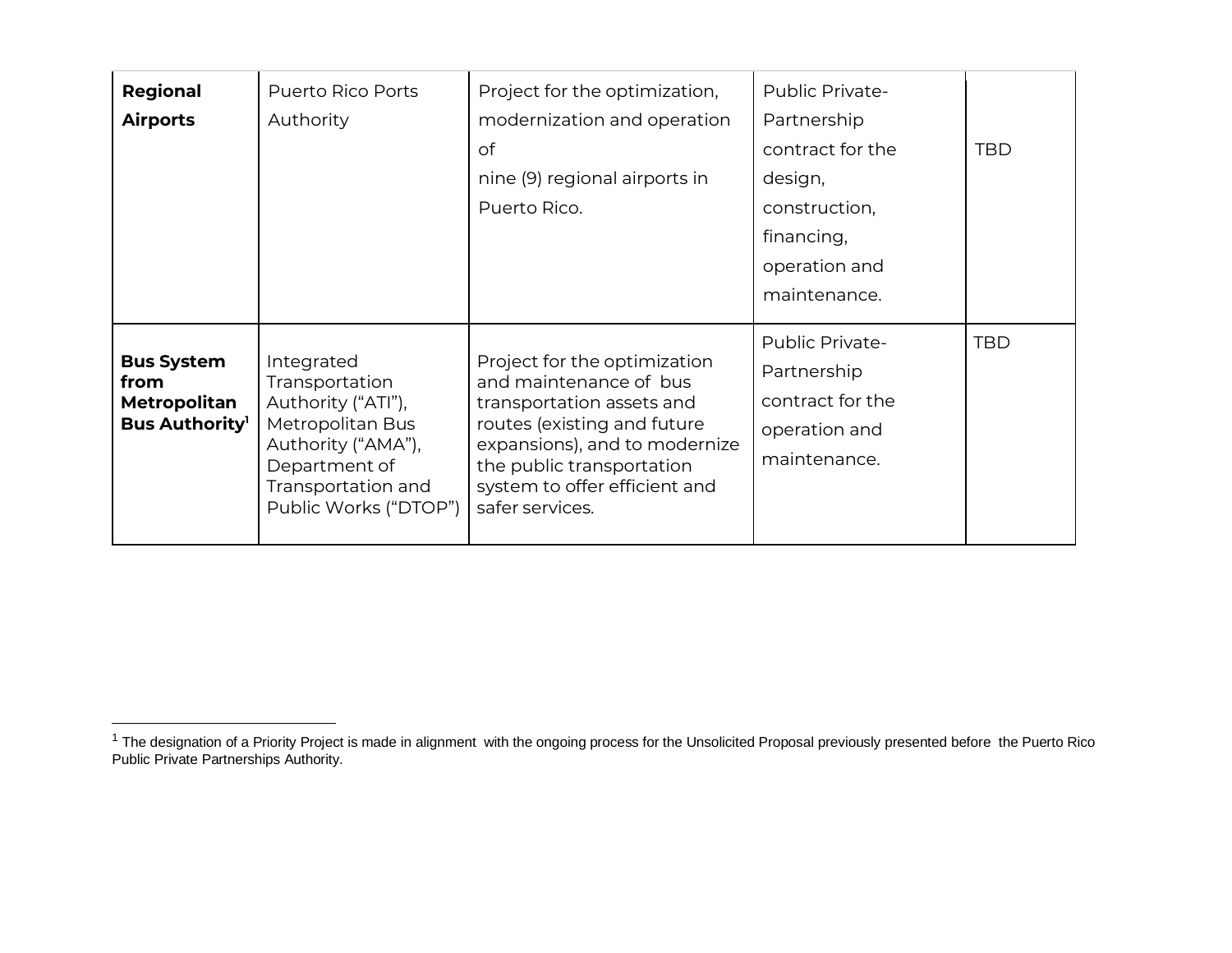| <b>Río Camuy</b><br><b>Cave Park</b><br>("Park") | Puerto Rico<br>Department of<br>Natural and<br>Environmental<br>Resources                                                                          | Project for the design and<br>rehabilitation of the Park, to<br>improve security protocols and<br>to support economic<br>development of the region. | Public Private-<br>Partnership<br>contract for the<br>design,<br>restoring, financing,<br>operation and<br>maintenance.              | <b>TBD</b>                                    |
|--------------------------------------------------|----------------------------------------------------------------------------------------------------------------------------------------------------|-----------------------------------------------------------------------------------------------------------------------------------------------------|--------------------------------------------------------------------------------------------------------------------------------------|-----------------------------------------------|
| <b>Toll Roads</b><br><b>Monetization</b>         | Puerto Rico Highway<br>and Transportation<br>Authority ("PRHTA")<br>Department of<br>Transportation and<br>Public Works                            | Project for the capital<br>improvement to improve<br>infrastructure, safety and to<br>address fiscal conditions of<br>PRHTA.                        | Public Private-<br>Partnership<br>contract for the<br>rehabilitation,<br>maintenance, and<br>operation.                              | \$2,500<br>Million<br>Subject to<br>revision. |
| Modernization<br>of Digital<br>Infrastructure    | Puerto Rico<br>Highways and<br>Transportation<br>Authority ("PRHTA"),<br>Puerto Rico<br>Department of<br>Transportation and<br><b>Public Works</b> | Project to modernize and<br>manage<br>the digital and<br>telecommunications<br>infrastructure of the PRHTA.                                         | <b>Public Private-</b><br>Partnership<br>contract for the<br>design,<br>construction,<br>financing,<br>operation and<br>maintenance. | <b>TBD</b>                                    |